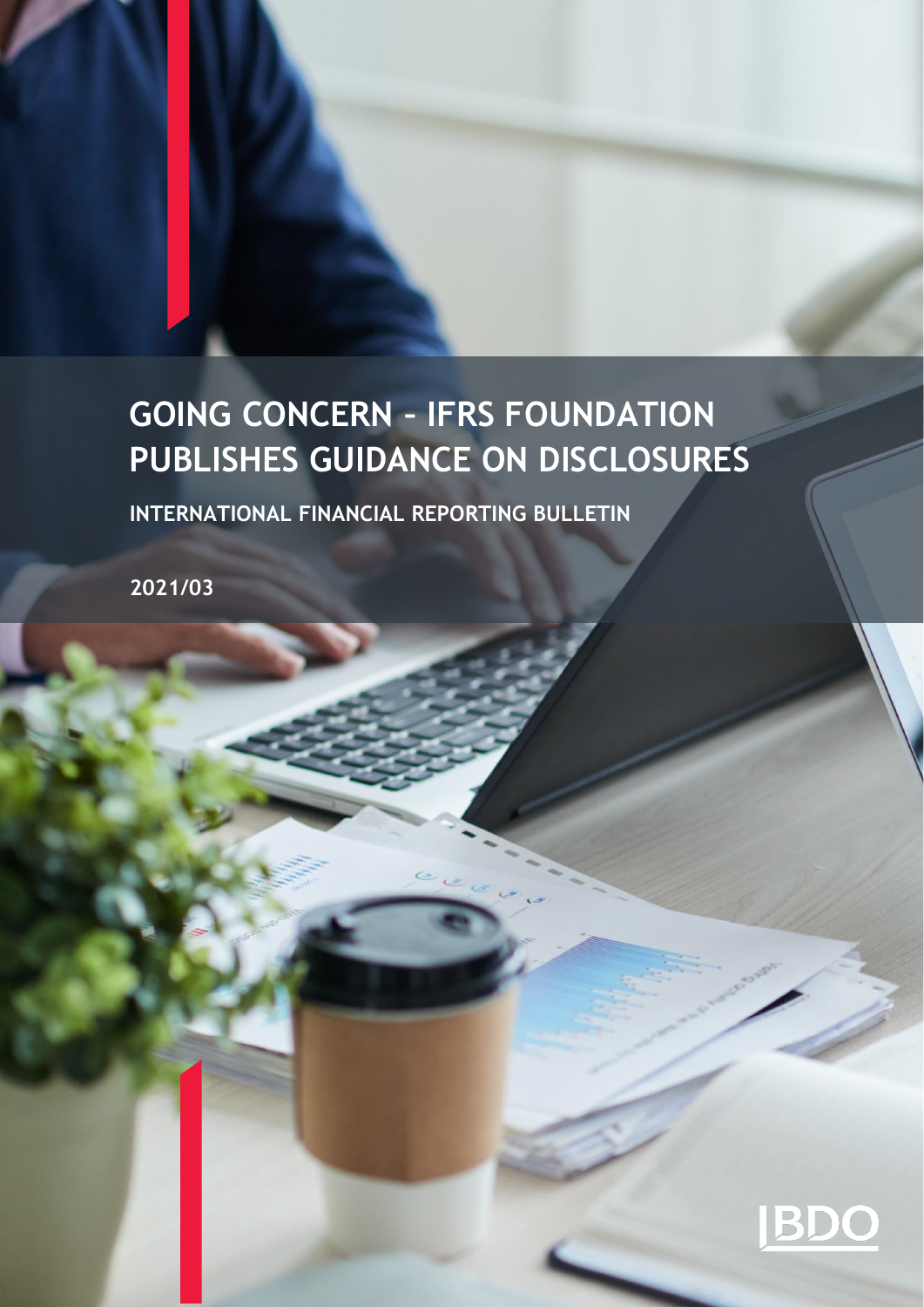#### **BACKGROUND**

The COVID-19 pandemic has resulted in a stressed economic environment on an unprecedented scale in recent history. Pervasive lockdowns and restrictions of movement have substantially affected overall economic activity. As a result, many entities are facing a significant downturn in revenue, profitability and liquidity. This may raise questions about their ability to continue as a going concern. Therefore, in the current scenario, determining the appropriateness of preparation of financial statements on a going concern basis requires a greater degree of judgement than usual.

IAS 1 *Presentation of Financial Statements* requires an entity to disclose material uncertainties related to its ability to continue as a going concern. However, IAS 1 also contains some overarching disclosure requirements that interact with specific going concern requirements.

To support consistent application of IAS 1 with respect to the specific going concern requirements and the overarching disclosure principles, the

#### **ACCOUNTING IMPACT**

In the current stressed economic environment, going concern assessments may require a greater degree of judgement than usual.

The IFRS Foundation has published educational material which highlights specific going concern disclosure requirements and overarching disclosure principles of IAS 1 *Presentation of Financial Statements.*

IFRS Foundation has published educational material. The educational material does not change or add to the existing requirements of IFRSs, and instead has been published to support the consistent application of those Standards.

The educational material also makes reference to a [2014 Agenda Decision](https://cdn.ifrs.org/-/media/feature/supporting-implementation/agenda-decisions/ias-1-disclosure-requirements-relating-to-assessment-of-going-concern-jul-14.pdf) by the IFRS Interpretations Committee dealing with disclosure requirements relating to going concern assessment.

# **ASSESSING GOING CONCERN AND ASSOCIATED DISCLOSURES REQUIRED BY IAS 1**

IAS 1.26 states that management may need to consider a wide range of factors relating to current and expected profitability, debt repayment schedules and potential sources of replacement financing when assessing the entity's ability to continue as a going concern. It also requires management to take into account all available information about the future, which is at least, but not limited to, twelve months from the end of the reporting period. Some national regulations require management to consider a period of 12 months from the date that financial statements are authorised for issue for going concern assessment. Consideration of a longer period is not inconsistent with the requirements of IAS 1, which set only a minimum period.

The going concern assessment is a dynamic assessment and is required to be responsive to changing circumstances. Paragraph 14 of IAS 10 *Events after the Reporting Period* requires that financial statements of an entity shall not be prepared on a going concern basis if management determines after the reporting period that either it intends to liquidate the entity or to cease trading, or it has no realistic alternative but to do so. The assessment of the appropriateness of the use of the going concern basis of preparation needs to extend up to the date on which the financial statements are authorised for issue.

In the current economic scenario, circumstances are changing rapidly and management is therefore required to update its going concern assessment to reflect the changed environment. The circumstances in which the entity will prepare financial statements on a going concern basis will vary widely; from a scenario of profitability and adequate liquidity to 'close call' situations. As a result of the heightened uncertainty, greater judgement may be involved in management's decision making about the appropriateness of the going concern basis of preparation of financial statements. Therefore, it is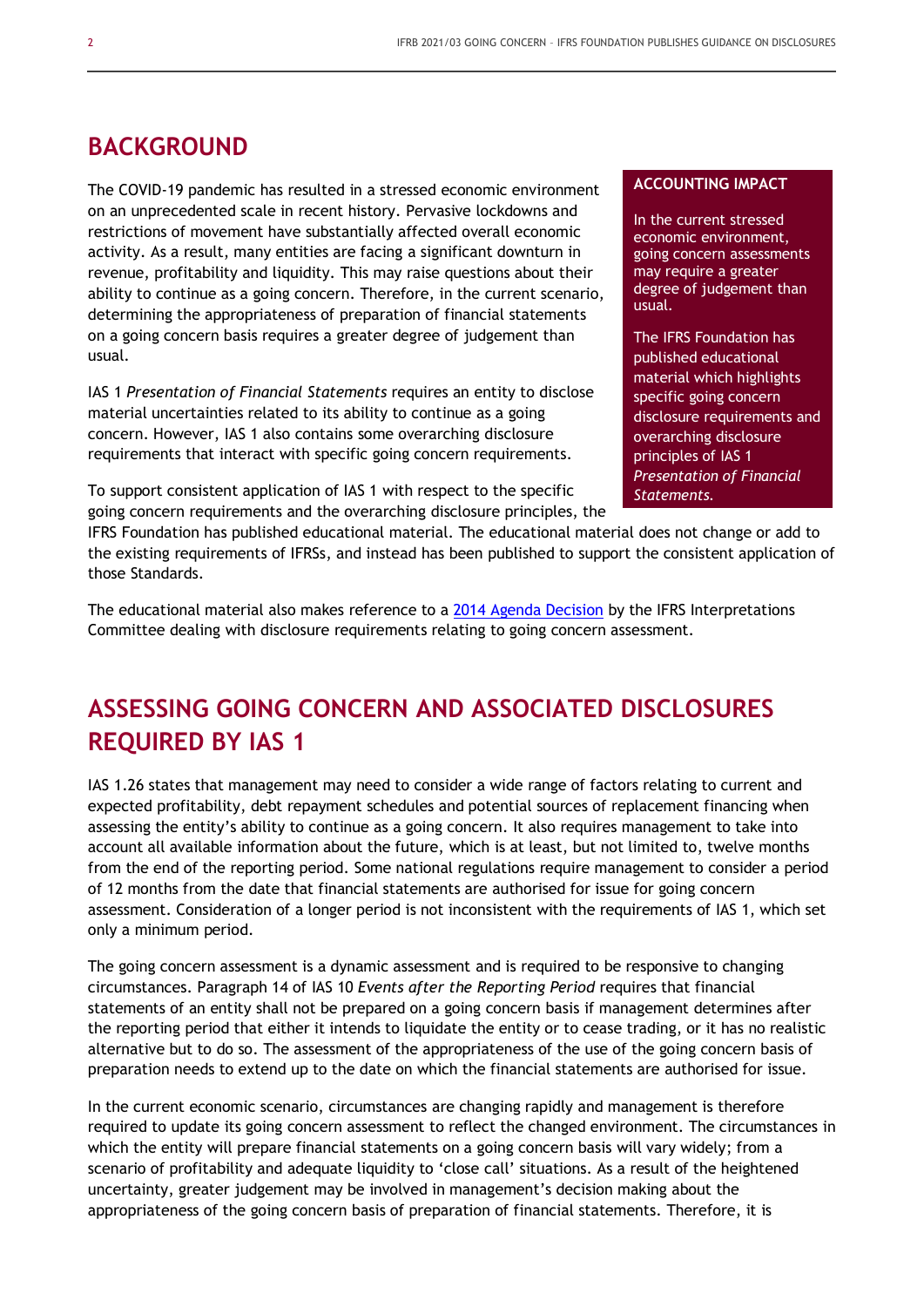important that the entity consider the overarching disclosure requirements of IAS 1 relating to judgements.

The educational material depicts the requirements of IAS 1 as set out below:

| entity situation deteriorating |                                                              |                                                                                                                                                                                             |                                                                                                                                                                                                                                                 |                                                                                                   |
|--------------------------------|--------------------------------------------------------------|---------------------------------------------------------------------------------------------------------------------------------------------------------------------------------------------|-------------------------------------------------------------------------------------------------------------------------------------------------------------------------------------------------------------------------------------------------|---------------------------------------------------------------------------------------------------|
|                                | Scenario 1:                                                  | Scenario 2:                                                                                                                                                                                 | Scenario 3:                                                                                                                                                                                                                                     | Scenario 4:                                                                                       |
| Scenario                       | No significant<br>doubts about<br>going concern              | Significant doubts<br>about going<br>concern but<br>mitigating actions<br>judged sufficient<br>to make going<br>concern<br>appropriate<br>Entity determines<br>no material<br>uncertainties | Significant doubts<br>about going<br>concern but<br>mitigating actions<br>judged sufficient<br>to make going<br>concern<br>appropriate<br>Material<br>uncertainties<br>about going<br>concern remain<br>after considering<br>mitigating actions | Intends to<br>liquidate or to<br>cease trading, or<br>no realistic<br>alternative but to<br>do so |
| preparation<br>Basis of        | Going concern                                                |                                                                                                                                                                                             |                                                                                                                                                                                                                                                 | Alternate basis<br>(not going<br>concern)                                                         |
| losure<br>Disc                 | <b>Basis of</b><br>preparation<br>No specific<br>disclosures | <b>Basis of</b><br>preparation<br>Significant<br>judgements?                                                                                                                                | <b>Basis of</b><br>preparation<br>Material<br>uncertainties<br>Significant<br>judgements?                                                                                                                                                       | Limited specific<br>requirements                                                                  |

In scenario 1, there are no significant doubts about the entity's ability to continue as a going concern due to profitable operations and adequate liquidity. In this case, there are no specific disclosure requirements relating to going concern, apart from the basis of preparation. It is also less likely that significant judgements were involved in this case in the assessment of whether the going concern basis of preparation was appropriate.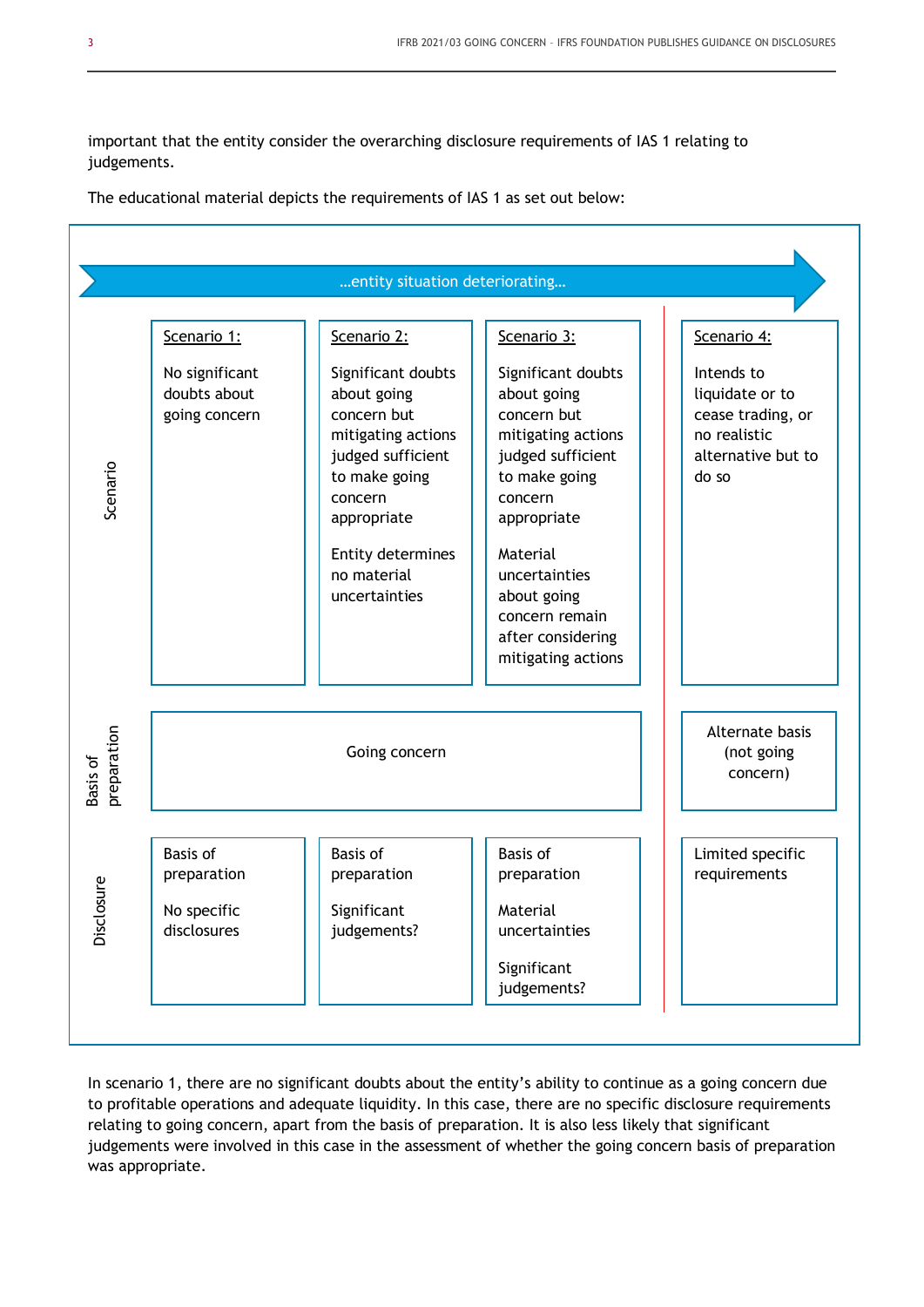At the other end of the spectrum where the going concern basis of preparation is followed, in scenario 3, the entity is close to ceasing to be a going concern. In this case, after considering all relevant information, management has concluded that going concern basis of preparation of financial statements is appropriate. However, management concludes that there are material uncertainties relating to events or conditions that may cast significant doubt upon the entity's ability to continue as a going concern. In this case, the entity is required to disclose the material uncertainties relating to its ability to continue as a going concern, as required by IAS 1.25. It is also likely that the going concern assessment involved significant judgement and the entity would then be required to disclose those significant judgements in accordance with the requirements of IAS 1.122. *(See Appendix A for the text of those paragraphs in IAS 1)*

In scenario 2, there are significant doubts about the entity's ability to continue as a going concern. However, management concludes that there are no material uncertainties after considering mitigating factors. If management's conclusion involves significant judgement, the disclosure requirements of IAS 1.122 will be applicable.

Another example of overarching disclosure requirements is IAS 1.125-133, which require an entity to disclose sources of estimation uncertainty. Disclosures are required about assumptions an entity has made about the future, together with other major sources of estimation uncertainty at the reporting date, that have a significant risk of resulting in a material adjustment to the carrying amounts of assets and liabilities within the next financial year. This overarching disclosure may also be relevant in disclosures about the assessment of going concern, especially in close call situations.

If the entity is not a going concern, the financial statements are required to be prepared on an alternate basis. IAS 1.25 requires the entity to disclose this fact and the reasons why the entity is not regarded as a going concern, together with the basis of preparation that has been applied.

### **GUIDANCE ISSUED BY OTHER STANDARD SETTING BODIES AND FUTURE DEVELOPMENTS**

Accounting standard setting bodies globally are paying close attention to the requirements around the assessment of the appropriateness of the going concern basis of preparation and the related disclosures. The New Zealand Accounting Standards Board has amended its IFRS equivalent standards, to specify additional disclosure requirements relating to going concern.

In September 2020, the International Auditing and Assurance Standards Board (IAASB) published a Discussion Paper [Fraud and Going Concern in an Audit of Financial Statements: Exploring the Differences](https://www.iaasb.org/publications/fraud-and-going-concern-audit-financial-statements)  [Between Public Perceptions About the Role of the Auditor and the Audi](https://www.iaasb.org/publications/fraud-and-going-concern-audit-financial-statements)tor's Responsibilities in a Financial [Statement Audit,](https://www.iaasb.org/publications/fraud-and-going-concern-audit-financial-statements) which is open for consultation until 1 February 2021. The Discussion Paper deals with the audit requirements and the requirements in IAS 1 when there are material uncertainties relating to going concern.

The topic of going concern has been identified as a potential agenda item to be covered in the IASB's upcoming agenda consultation. A request for information will be published in March 2021.